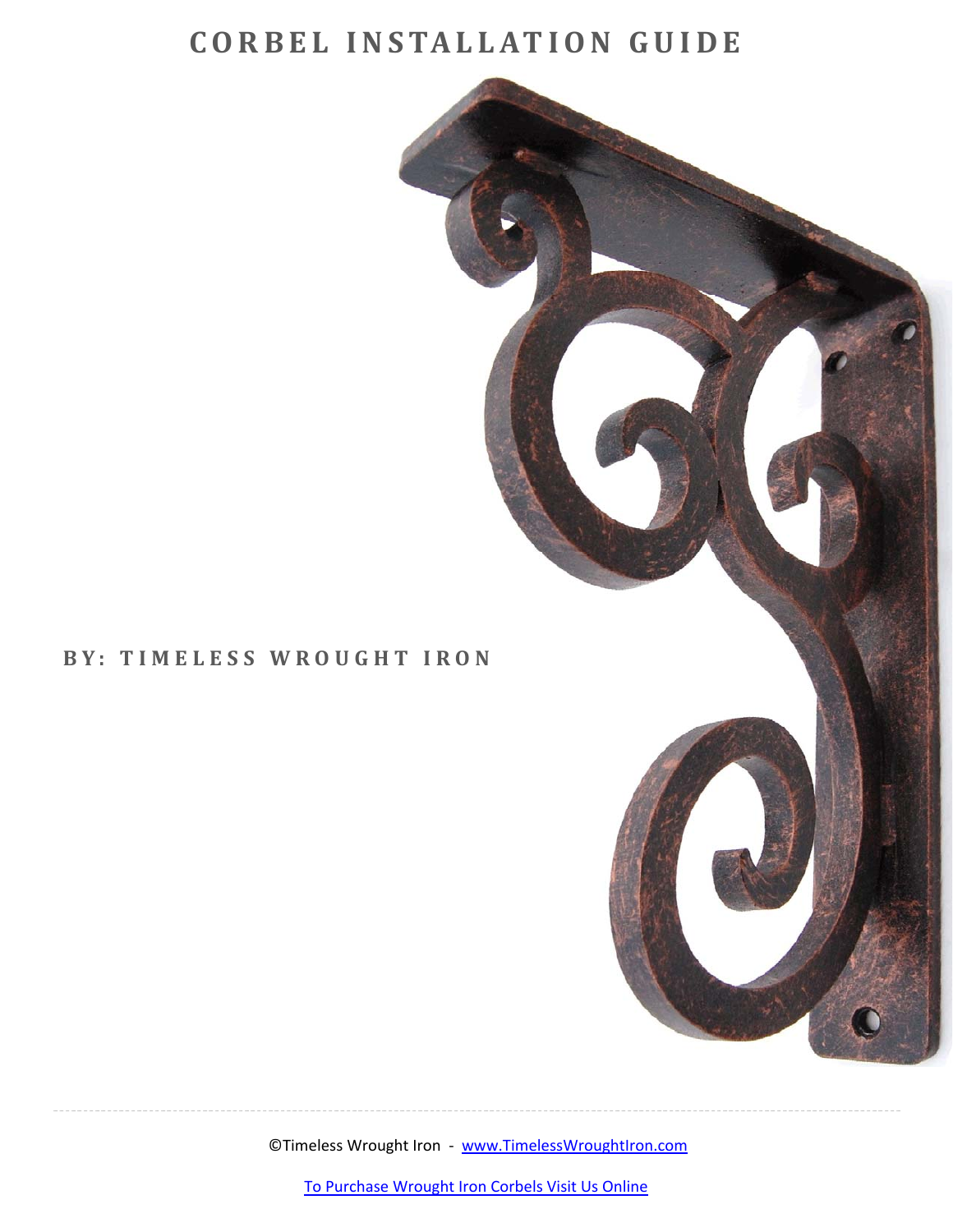# **Corbel Installation Guide**

Are you planning to install [iron corbels i](http://www.timelesswroughtiron.com/wrought-iron-corbels-s/668.htm)n your kitchen or elsewhere in your home? Please go through the following guidelines before you begin. The specific details of properly installing corbels depend on the application you have in mind.

### **How to install corbels over wood**

Installing corbels on wooden surfaces is the easiest of all corbel applications.

#### **Items Required:**

Please make sure you have the following items handy before you begin:

- 1. Pencil
- 2. Drill
- 3. Drill Bit
- 4. Screws

#### **Procedure:**

- Decide on the position on the wooden surface where you want to install the corbel and hold it in place.
- Now, using a pencil/black sharpie, mark the positions of the screw holes on the wood. Make sure you get a mark corresponding to the middle of each hole.
- Choose appropriate screws to mount the corbel according to the size of the screw holes.
- Choose a drill bit that's slightly smaller than your screw and drill holes into the wood.
- Mount the Corbel using the screws.

**Tip:** 1 ¼" long screws work best for mounting corbels as they are flush once mounted. Always ensure that the drill bit is smaller than the screw diameter, even half as small will work.

### **How to install corbels over drywall:**

How corbels are installed over drywall depends on their particular use. Whether you are planning to install shelving atop the corbels, or do the corbels go beneath the counter top, will decide the particular details.

#### **Items Required:**

In order to install a hanging shelving with corbels you'll need the following items:

- 1. Level
- 2. Tape measure
- 3. Pencil
- 4. Drill
- 5. Drill bit
- 6. 2" Toggle bolts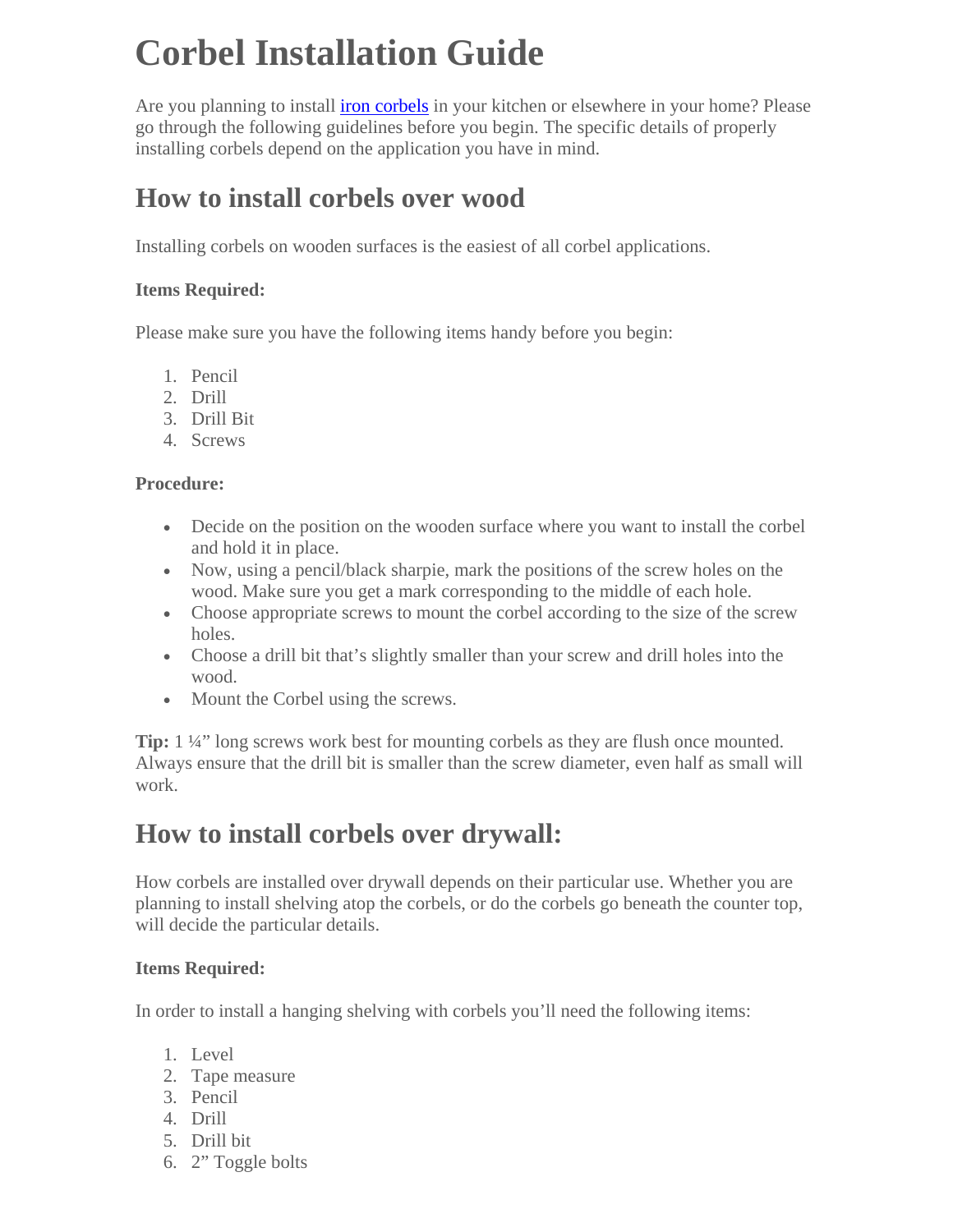**Note:** Use a grill bit that is larger than your toggle bolts. Procedure:

- Using the level, mark the height where you want the top of corbels. Make sure the line is as level as possible and then draw it equal to the length of your shelf. This way you can easily place the corbels where required. When marking the height of the corbels keep in mind that the shelf will sit on top of the corbels so account for the shelf's thickness when deciding the level of the corbel tops.
- Now hold one of the corbels up to the line where it is to be installed. Keeping the corbel's top plate level with the line, mark the corbel holes with a pencil.
- As suggested earlier, choose a drill bit that is larger than the toggle bolt that you intend to use. To determine the diameter of the toggle bolt, screw on the toggle bolt flaps and note the diameter after pinching the flaps together.
- Once you have marked the holes, drive a small nail  $(1.5)$  into each hole to check if you are going to encounter a stud. In case you don't hit a stud, go ahead and use a toggle bolt for that particular hole.
- On the other hand, if you do encounter a stud when driving a nail through the marks, then you should use a regular screw instead, with a similar head design as the toggle bolt. In case you have three holes available and one requires a toggle bolt, make sure all three bolts have matching heads.
- For the hole where the nail doesn't encounter any studs, drill the hole into the dry wall. Now pass the toggle bolt into the corbel hole. Once it's through the corbel hole, screw the flap on the edge of the toggle bolt and leave only a few threads on the bolt's end.
- Now holding the corbel up to match the holes in the drywall, push the toggle bolt through the drywall hole. Once the bolt passes through to the other side and the flaps open up, push up the corbel to flush where it will stay once tightened.
- Initially, use your hand to tighten the toggle bolt as much as possible. Once you can't tighten it any more with your hand, use a drill or screwdriver to completely tighten it.
- Tighten any regular screws that you may have used in the installation.



### **How to install corbels over brick:**

Usually Corbels are installed over brick to support a mantle. This is a tricky process and it is recommended that you hire a professional for this installation.

#### **Items Required:**

You will need the following items for this installation:

- 1. Tapcon masonry screws
- 2. Drill
- 3. Drill bit
- 4. Black sharpie
- 5. Wood screws (if applicable)

#### **Procedure:**